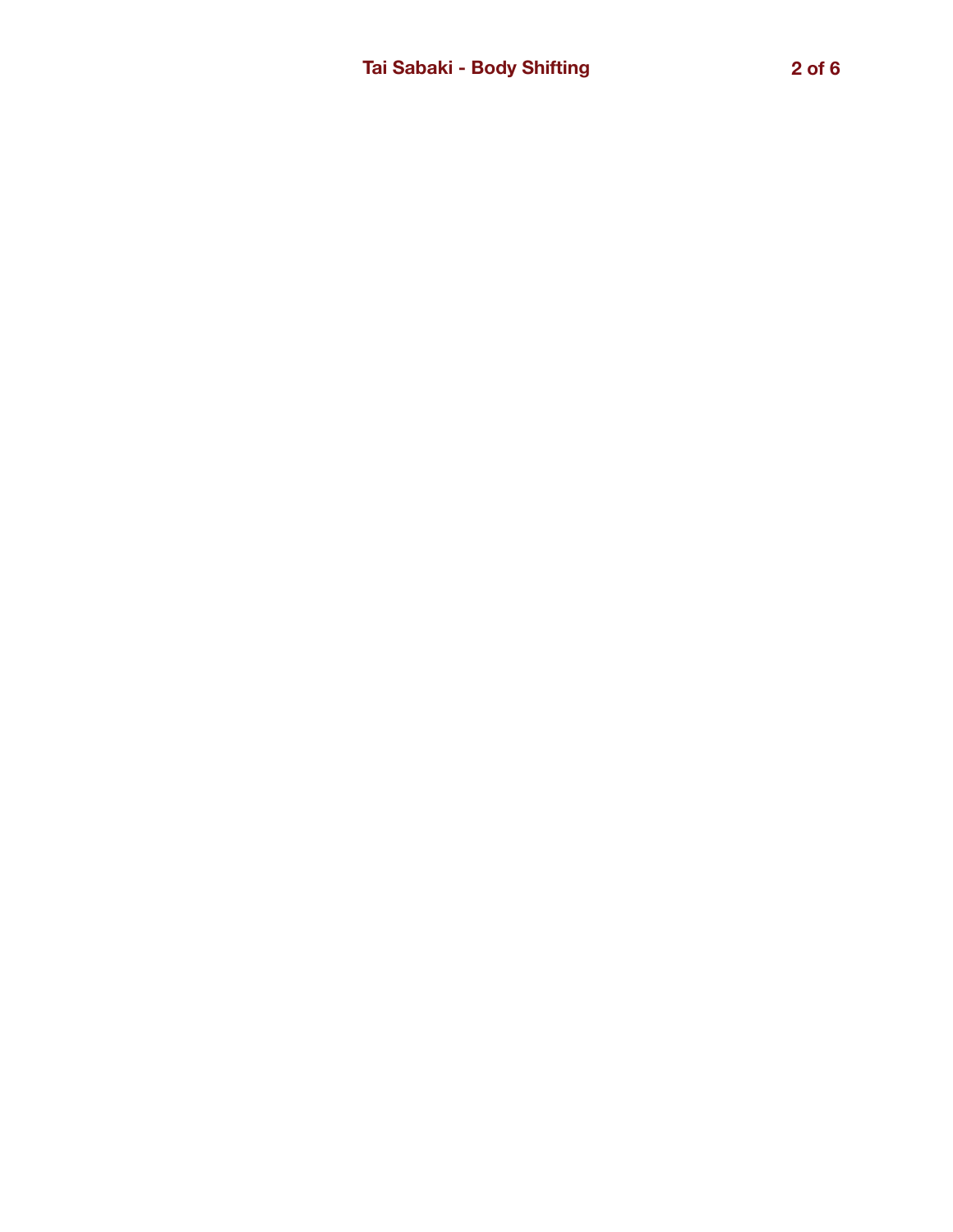## Tai Sabaki

We test Grace Martial Arts students after twelve classes. Testing includes what they've been learning the previous three months in addition to what they learned in the past.

The younger class (lower belt levels) test on basics of escaping, blocking, striking and kicking. The older class (higher belt levels) tested on Kata, Waza and the basics of Tai Sabaki (Body Management, Body Shifting, Body Movement) – including footwork (Ashi Sabaki) and handwork (Te Sabaki). These play a vital role in the most basic aspects of Yon Ch'uan Martial Arts.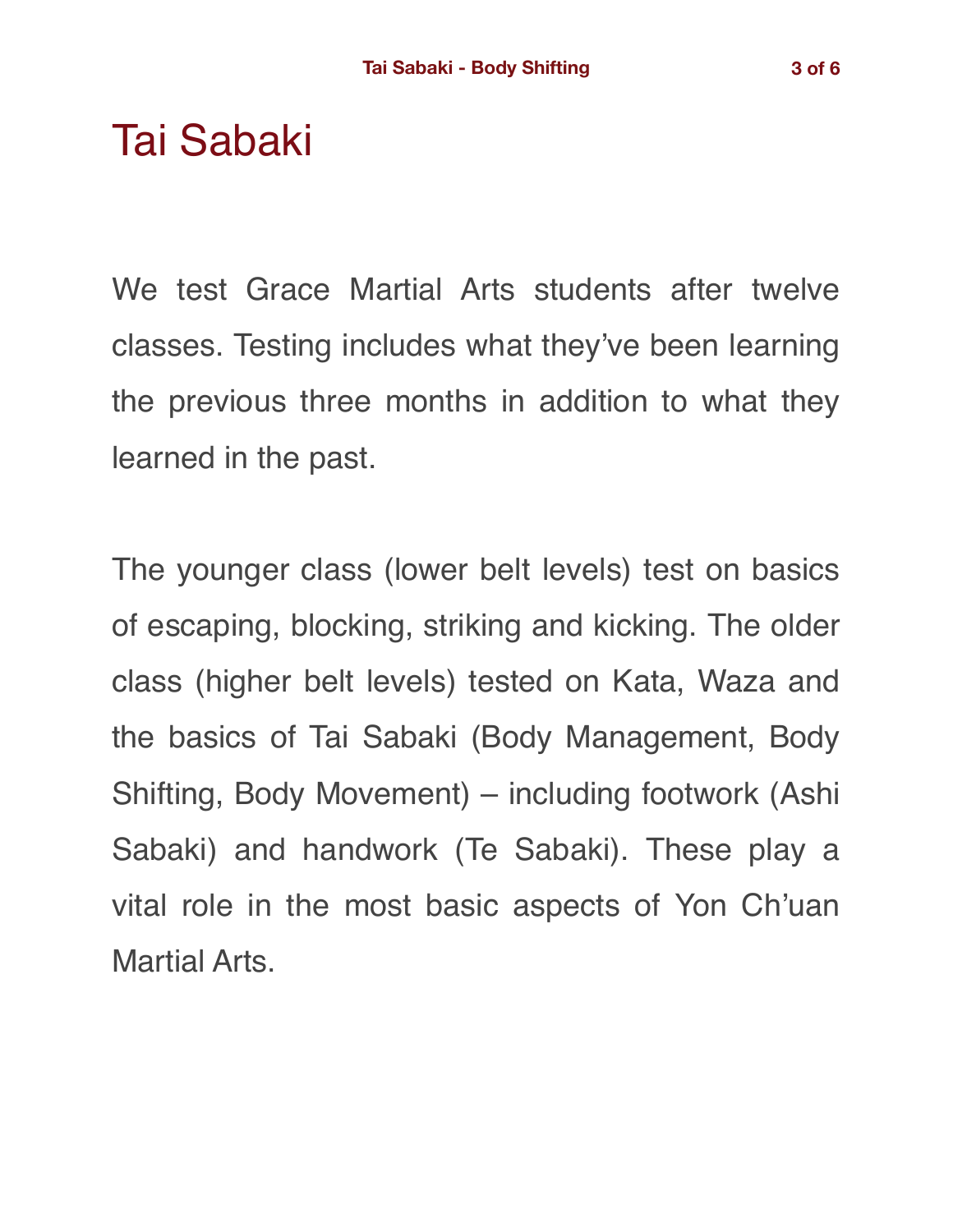- Yield
- Clear
- Contact
- **Control**
- Counter

Tai Sabaki is how we manage our movements for dealing effectively and efficiently with an opponent's attack. Here is an explanation of how we accomplish that from the writings of Grand Master John Chung Li and Grand Master Robert Xavier.

*"The source of strength in the Yon Ch'uan Internal System is derived from a relaxed posture of perfectly balanced whole body power connected in unison with springy energy spiraling through the physical body movement. The essential difference between meeting force with external ridged*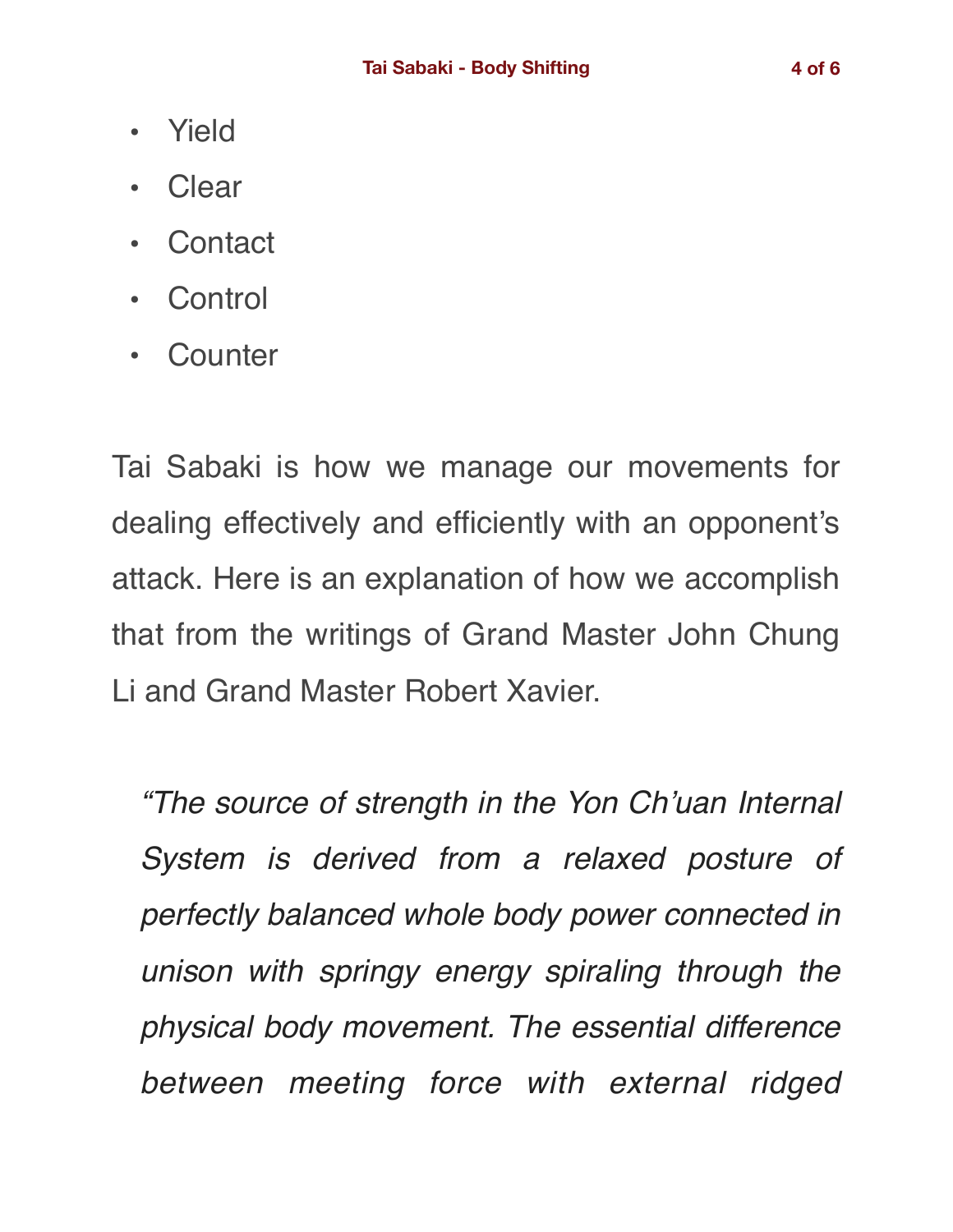*strength as opposed to internal energy is when resisting force with force you engage the attacker on his/her terms. Whereas, when using SOFT internal energy, you deny both your attacker's expectations and the object of his/her attack: Yourself. Through daily practice the practitioner acquires startling speed and focused strength with superior ability to apply effortlessly the six basic principles unique to the Yon Ch'uan System. These basic principles are redirection, evasion, quartering, entrapment, absorption and reflection. These basic principles are able to be applied to both the practioners life experiences and selfdefense training. The system teaches students to avoid physical force, whenever possible, but when unavoidable, how to utilize the escalation of force to insure personal safety."*